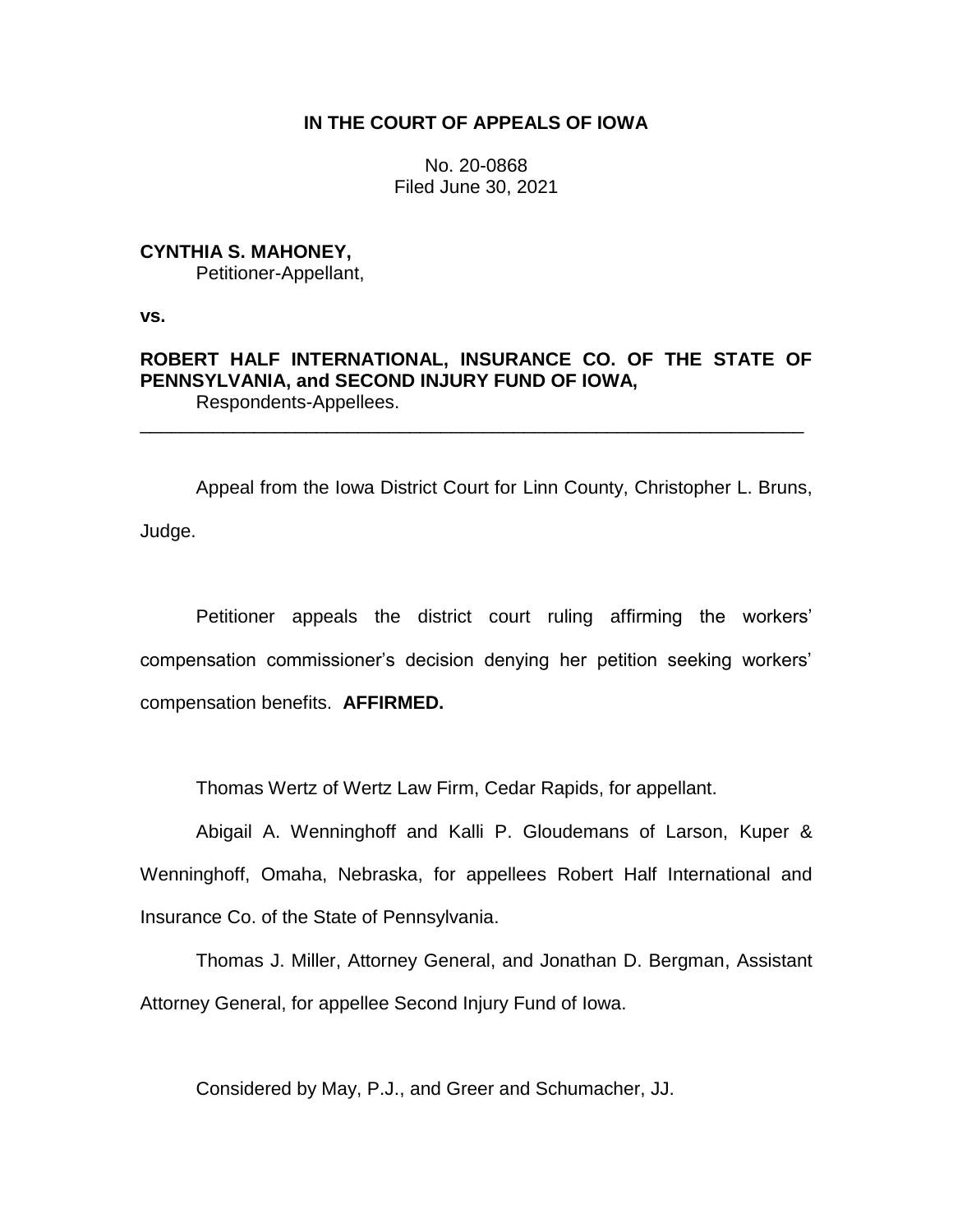### **SCHUMACHER, Judge.**

 $\overline{a}$ 

Cynthia Mahoney appeals the district court ruling affirming the workers' compensation commissioner's decision denying her petition for workers' compensation benefits. The commissioner properly determined the weight to be given to an expert medical opinion. The commissioner's factual findings were supported by substantial evidence. The commissioner's application of the law to the facts was not irrational, illogical, or wholly unjustifiable. We affirm the district court's decision that affirmed the ruling of the workers' compensation commissioner denying Mahoney's claim of a cumulative injury to her right arm and wrist.

### **I. Background Facts & Proceedings**

Mahoney was in an automobile accident in 2006 and received injuries to her right arm and wrist. She had surgery to repair the injuries, with plates and screws placed in her right arm and wrist. Mahoney was unable to continue with certain activities, such as volleyball and bowling. She did not have any work restrictions. She had some complaints of pain through 2012 and 2013.

In 2014, Mahoney began working for Robert Half International (RHI), which places employees in temporary positions. In January 2015, Mahoney was placed at Tax Act, where she responded to consumers' telephone calls regarding a software program used to prepare taxes.<sup>1</sup> Mahoney testified her position at Tax Act was faster-paced than previous positions and required more use of a computer

<sup>&</sup>lt;sup>1</sup> Mahoney has a master's degree in accounting and a law degree. She also has many years of experience working as an accountant.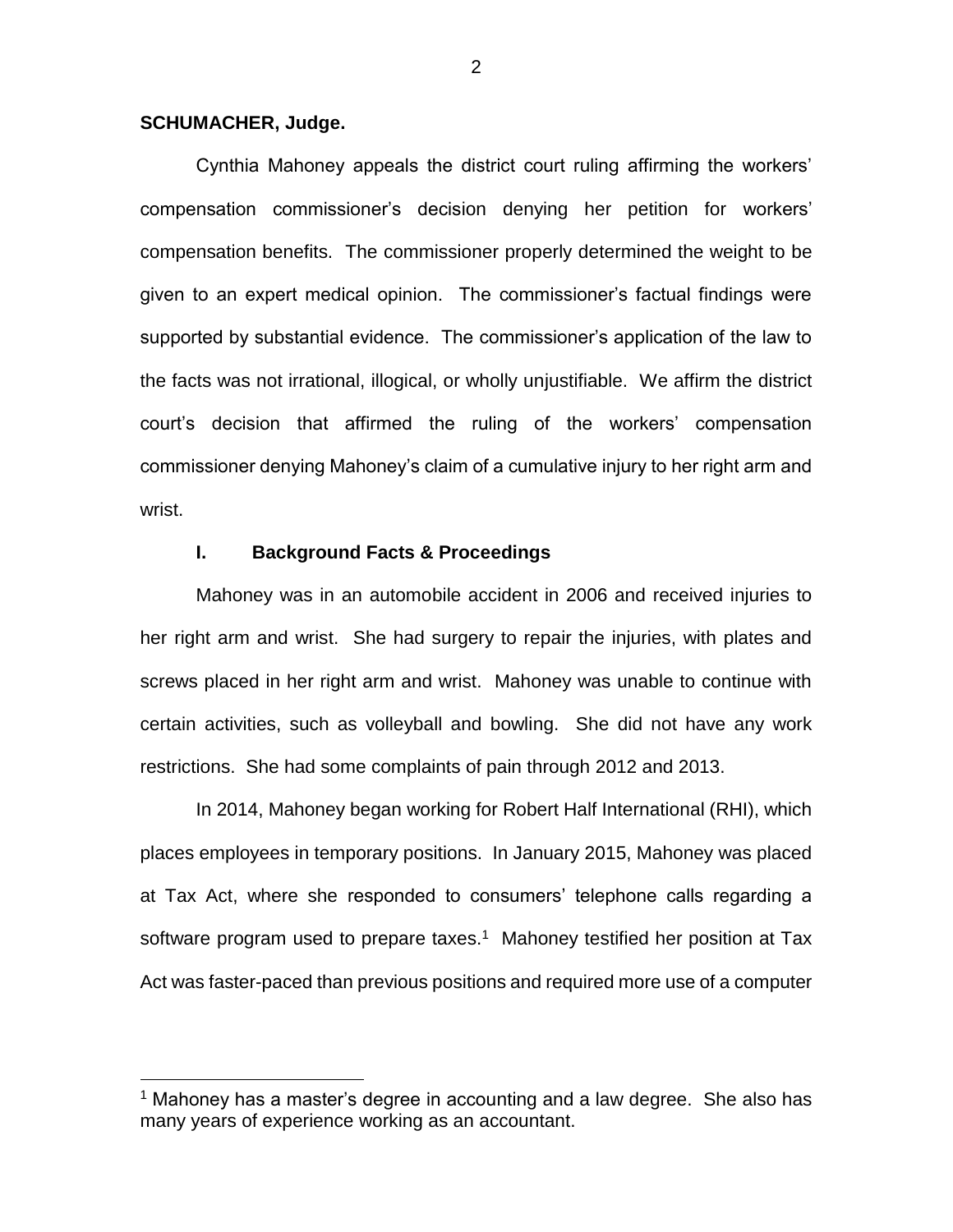keyboard and ten-key calculator. She stated she began to experience new pain and numbness in her right hand.

In March, Mahoney saw Dr. Timothy Loth, who diagnosed tendonitis. Mahoney had physical therapy and cortisone or steroid shots into her wrist, but her condition did not improve. She also had an ergonomic evaluation of her workstation. In addition, she met with a vocational consultant. She quit her position at the end of March. Mahoney obtained a different position through RHI that did not have the same level of keyboarding.

On July 5, 2016, Mahoney filed a claim for workers' compensation benefits, claiming she received a cumulative injury to her right  $arm.^2$  She saw Dr. Robin Sassman for a second opinion in February 2017. Dr. Sassman assigned a three percent impairment rating for Mahoney's right arm for tenosynovitis, which was attributed to a new, repetitive motion injury. Gina Carson, a representative of RHI, testified at the administrative hearing that Mahoney's job at Tax Act did not require constant typing, but involved "more scrolling and clicking."

The deputy workers' compensation commissioner found:

 $\overline{a}$ 

[C]laimant has failed to meet her burden of proof that she suffered a new cumulative injury which manifested in March 2015. While the claimant did suffer some new symptoms during that timeframe, I do not find the quality of evidence in this record to qualify these symptoms as a new, distinct work injury. The claim was not worked up independently. Other than Dr. Sassman, no physician has opined that she suffered a new work injury. Ms. Mahoney had consistently

 $2$  Mahoney filed a separate claim for benefits based on a fall at work. The deputy commissioner found Mahoney carried her burden of proof that an injury to her right upper extremity in October 2006 was a qualifying first injury entitling her to benefits from the second injury fund. The deputy commissioner further found Mahoney sustained a twelve percent loss of function of her left upper extremity and the effects of the two injuries combined resulted in a thirty percent industrial disability. These findings are not disputed on appeal.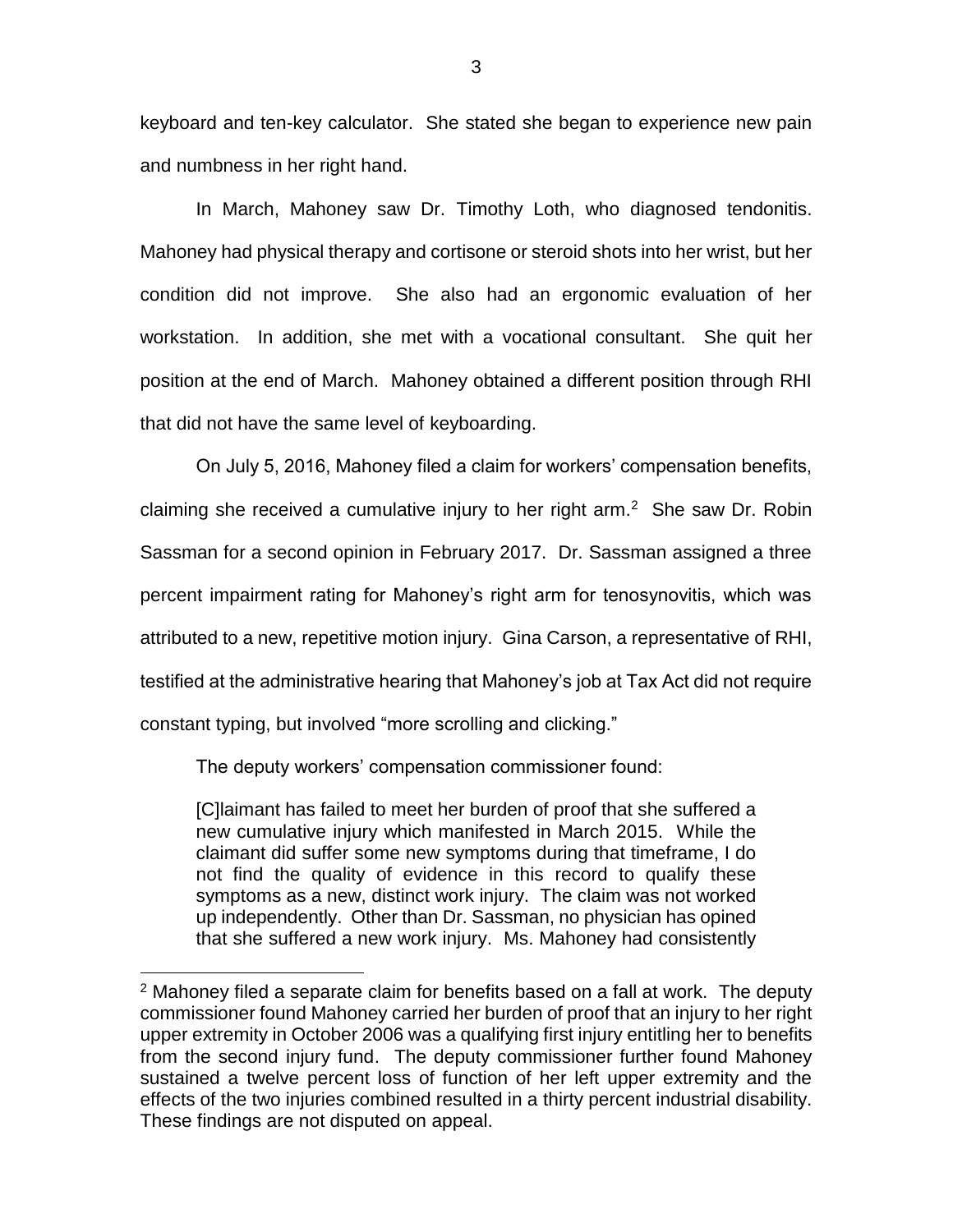experienced symptoms and difficulties in her right wrist from the auto accident as late as 2012 and 2013. It appears that, at most, she suffered a temporary aggravation of her other impairments set forth above. Moreover, I find that, even if she did suffer a new work injury, it did not substantially increase her loss of function in her right arm.

The deputy concluded Mahoney was not entitled to workers' compensation benefits based on her claim of a cumulative injury to her right arm and wrist.

Mahoney appealed to the workers' compensation commissioner. The commissioner affirmed the deputy's finding that Mahoney failed to prove she sustained a cumulative injury to her right arm and wrist arising out of and in the course of her employment.

Mahoney filed a petition for judicial review. The district court determined there was substantial evidence in the record to support the commissioner's decision. The court noted the commissioner considered all of the relevant evidence and determined Mahoney had not established a permanent, cumulative injury to her right arm and wrist. The court stated the commissioner could have concluded Dr. Sassman's opinion was not persuasive on the ground Dr. Sassman had been provided with inaccurate facts. The court affirmed the commissioner's decision. Mahoney now appeals the decision of the district court.

## **II. Standard of Review**

"When reviewing the decision of the district court's judicial review ruling, we determine if we would reach the same result as the district court in our application of the Iowa Administrative Procedure Act." *Sladek v. Emp't Appeal Bd.*, 939 N.W.2d 632, 637 (Iowa 2020) (quoting *Insituform Techs., Inc. v. Emp't Appeal Bd.*, 728 N.W.2d 781, 787 (Iowa 2007)). The commissioner's factual findings are upheld on appeal if they are supported by substantial evidence when the record is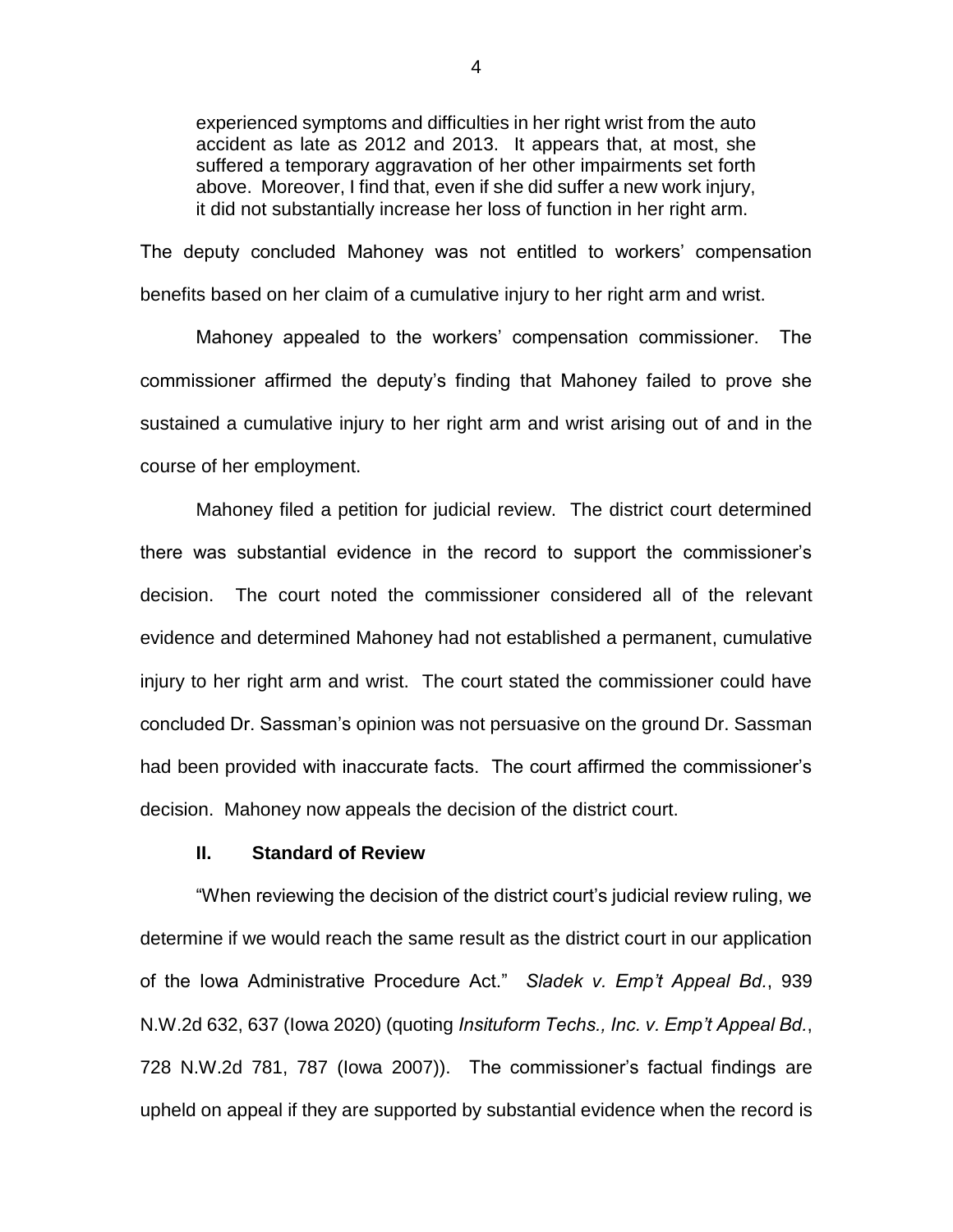viewed as a whole. *Evenson v. Winnebago Indus., Inc.*, 881 N.W.2d 360, 366 (Iowa 2016). We consider whether there is substantial evidence to support the findings made by the commissioner, not whether the evidence could support different findings. *Larson Mfg. Co. v. Thorson*, 763 N.W.2d 842, 850 (Iowa 2009).

### **III. Expert Medical Opinion**

Mahoney claims the commissioner improperly disregarded the medical opinion of Dr. Sassman. She states that the employer did not present medical evidence to support its position that she had not sustained a cumulative injury to her right arm and wrist. She asserts the medical opinion of Dr. Sassman should be sufficient to prove she had a new, repetitive motion injury.

"Whether an injury has a direct causal connection with the employment or arose independently thereof is essentially within the domain of expert testimony." *Dunlavey v. Econ. Fire & Cas. Co.*, 526 N.W.2d 845, 853 (Iowa 1995). "The weight to be given such an opinion is for the finder of fact, in this case the commissioner, and that may be affected by the completeness of the premise given the expert and other surrounding circumstances." *Id.* "When an expert's opinion is based upon an incomplete history, the opinion is not necessarily binding upon the commissioner." *Id.*

The deputy noted Dr. Sassman's opinion but found other evidence did not support a finding that Mahoney experienced a new work injury. The deputy found "Mahoney had consistently experienced symptoms and difficulties in her right wrist from the auto accident as late as 2012 and 2013." The commissioner affirmed and adopted these findings. The district court stated the commissioner could have concluded Dr. Sassman was not provided with accurate facts concerning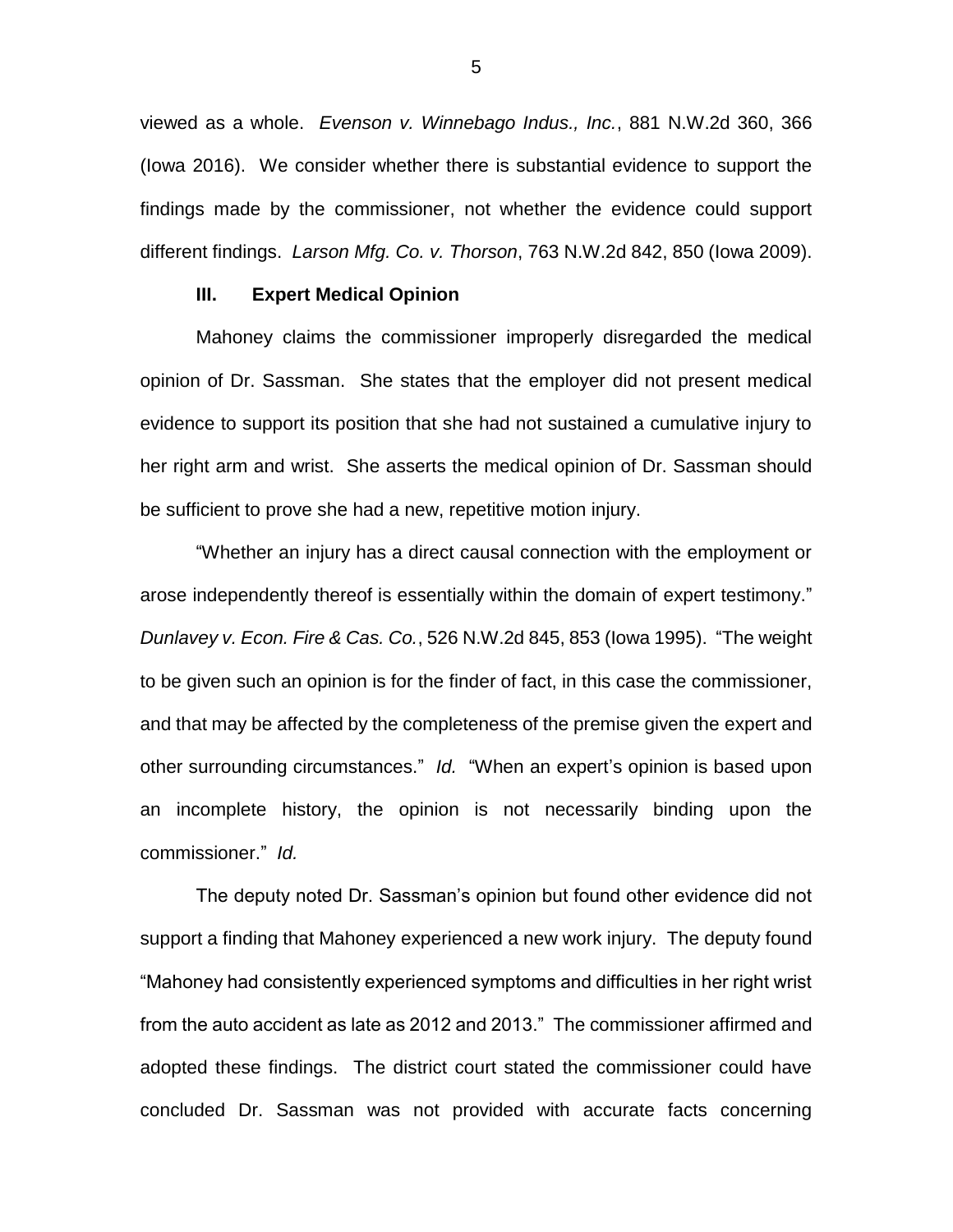Mahoney's job description at Tax Act and the date her wrist symptoms began. The commissioner determines the weight to be given to an expert medical opinion. *See Dunlavey*, 526 N.W.2d at 853*.* We find the commissioner appropriately considered Dr. Sassman's opinion.

### **IV. Substantial Evidence**

**A.** Mahoney asserts that there is not substantial evidence in the record to support several of the deputy's findings, which were adopted and affirmed by the commissioner. The deputy stated, "While the claimant did suffer some new symptoms during that timeframe, I do not find the quality of evidence in this record to qualify these symptoms as a new, distinct work injury. The claim was not worked up independently." Mahoney claims she received independent treatment for a right arm injury in 2015.

Mahoney fell at work on October 20, 2014. She initially claimed that she injured her left arm and reinjured the right arm when she fell. She later stated the right arm injury was due to fast-paced repetitive typing. Melissa Fagan, a registered nurse practitioner, recommended an ergonomic evaluation of Mahoney's workstation after noting her problems with both arms. While there is evidence Mahoney complained of pain in her right arm and wrist, there is substantial evidence to show her complaints were not limited to her right arm and wrist, and thus there is substantial evidence in the record to support the commissioner's finding that her right arm problems were "not worked up independently."

**B.** Mahoney claims the commissioner's findings on causation are not supported by substantial evidence. She states the evidence does not support a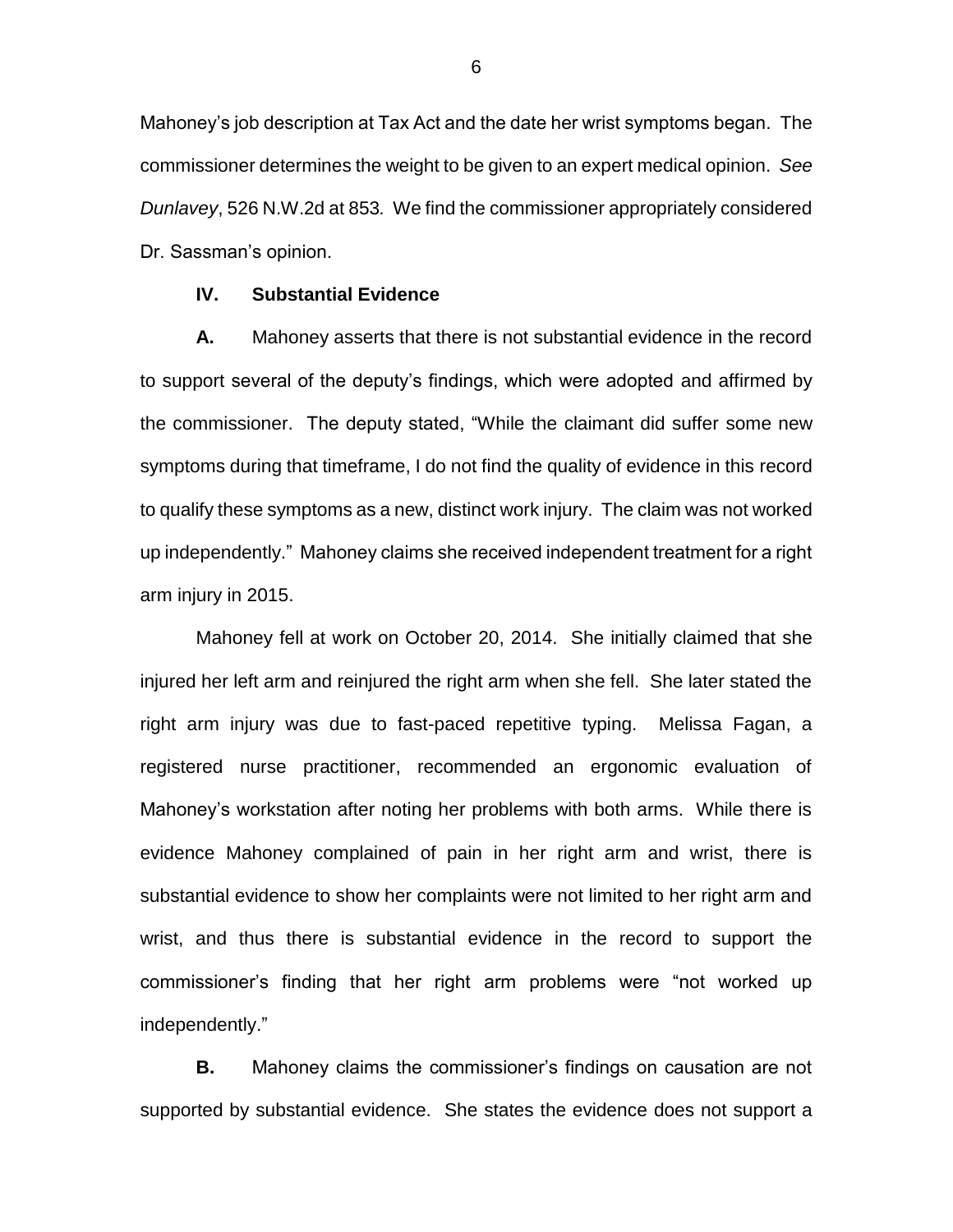finding that she "consistently experienced symptoms and difficulties in her right wrist from the auto accident as late as 2012 and 2013."

Medical records from February 16, 2013, state, "Right forearm screw coming undone. Result of car accident in 2006." The records also state her right forearm was tender. Records from another doctor visit on June 20, 2013, state she had increased pain and numbness around the area where there were screws in her arm. We conclude there is substantial evidence in the record to support the commissioner's finding that Mahoney continued to have "symptoms and difficulties" from the 2006 automobile accident into 2013. *See St. Luke's Hosp. v. Gray*, 604 N.W.2d 646, 649 (Iowa 2000) (noting we consider whether the evidence supports the findings actually made by the commissioner, not whether the evidence supports a different finding).

## **V. Cumulative Injury**

Mahoney claims the commissioner abused his discretion by finding she did not have a cumulative injury to her right arm and wrist on March 2, 2015. On the issue of the application of the law to the facts, "[w]e allocate some degree of discretion in our review of this question, but not the breadth of discretion given to the findings of fact." *Meyer v. IBP, Inc.*, 710 N.W.2d 213, 219 (Iowa 2006). The application of the law to the facts "can be affected by other grounds of error such as erroneous interpretation of law; irrational reasoning; failure to consider relevant facts; or irrational, illogical, or wholly unjustifiable application of law to the facts." *Id.* at 218.

We have determined there is substantial evidence in the record to support the commissioner's factual findings. Contrary to Mahoney's argument, the

7